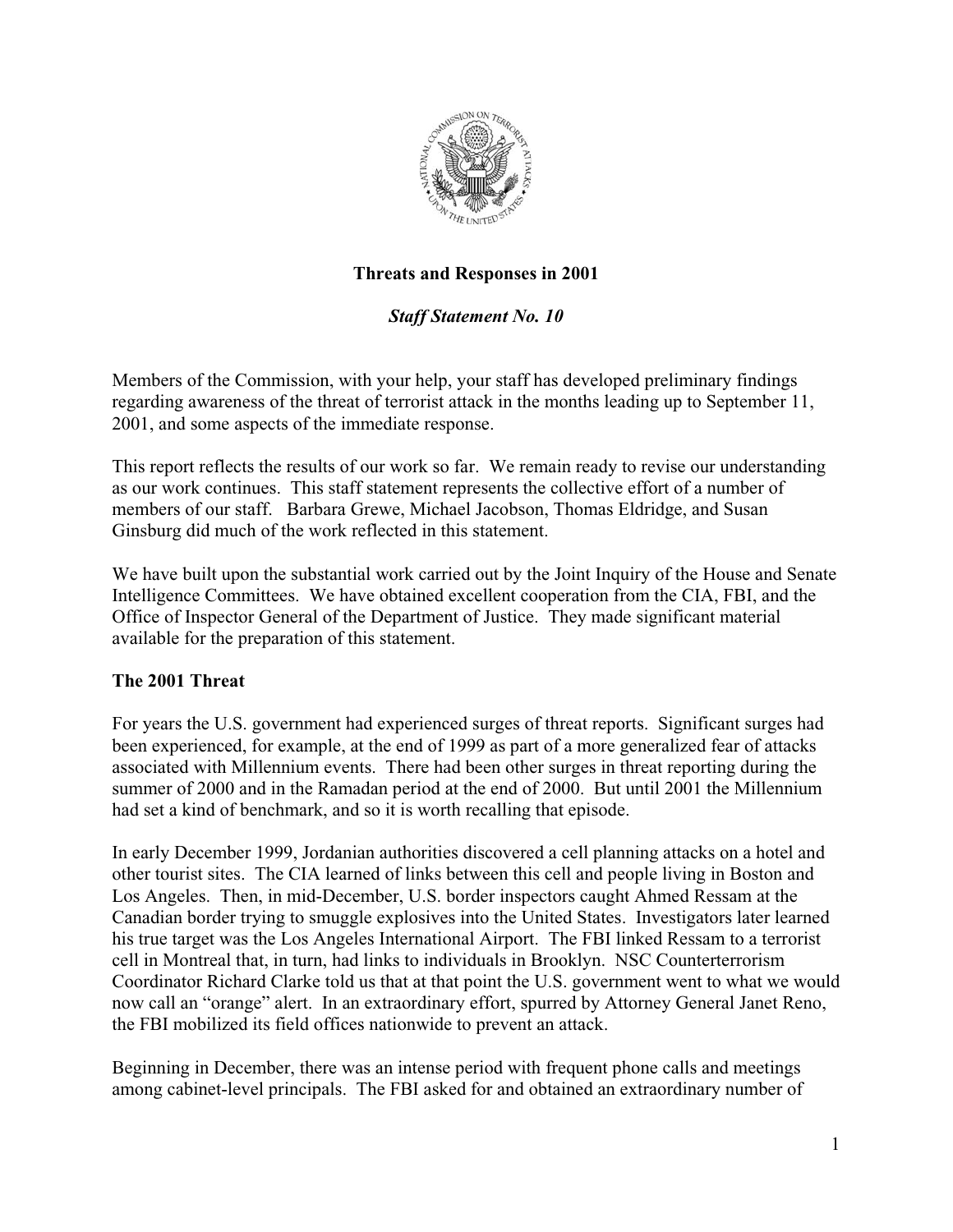FISA warrants. Principals participated directly in tracking the progress of various domestic investigations. Berger, in particular, met or spoke constantly with Tenet and Attorney General Reno. He visited the FBI and the CIA on Christmas Day 1999 to raise the morale of exhausted officials. After the Millennium passed, a more normal work pace returned. But, as Tenet recalled to us, the Millennium was followed by the October 2000 *Cole* bombing, then threats during the Ramadan period at the end of 2000. "You're running like hell" during this entire period, he said. Until officials live through one of these periods, he added, they cannot understand what it is like.

In spring 2001, the level of reporting on terrorist threats and planned attacks began to increase dramatically, representing the most significant spike in activity since the Millennium. At the end of March the Intelligence Community disseminated a Terrorist Threat Advisory, indicating there was a heightened threat of Sunni extremist terrorist attacks against U.S. facilities, personnel, and other interests in the coming weeks. In April and May 2001 the drumbeat of reporting increased. Articles presented to top officials contained headlines such as: "Bin Ladin planning multiple operations." "Bin Ladin public profile may presage attack." "Bin Ladin network's plans advancing." By late May there were reports of a hostage plot against Americans to force the release of prisoners, including Sheikh Omar Abdel Rahman, the "Blind Sheikh," who was serving a life sentence for his role in the 1993 plot to blow up sites in New York City. The reporting noted that the operatives may opt to hijack an aircraft or storm a U.S. embassy. The reporting also mentioned that Abu Zubaydah was planning an attack and expected to carry out more if things went well. The U.S. government redoubled efforts, ongoing since late 1999, to capture Abu Zubaydah. National Counterterrorism Coordinator Clarke also called National Security Adviser Condoleezza Rice's attention to possible plots in Yemen and Italy, and by an alleged cell in Canada that might be planning an attack against the United States.

Reports similar to these were made available to President Bush in morning meetings with DCI Tenet, usually attended by Vice President Cheney and National Security Adviser Rice as well. None of these reports mentioned that the attacks might occur in the United States. At the end of May, Counterterrorist Center (CTC) Chief Cofer Black told Rice that the current threat level was a "7" on a scale of 10, as compared to an "8" during the Millennium.

The threat reports surged again in June and July, reaching an even higher peak of urgency. A Terrorist Threat Advisory in late June indicated that there was a high probability of near-term "spectacular" terrorist attacks resulting in numerous casualties. Headlines from intelligence reports were stark: "Bin Ladin threats are real." "Bin Ladin planning high profile attacks." The intelligence reporting consistently described the upcoming attacks as occurring on a catastrophic level, indicating that they would cause the world to be in turmoil, consisting of possible multiple—but not necessarily simultaneous—attacks. A late June report stated that Bin Ladin operatives expect near-term attacks to have dramatic consequences of catastrophic proportion.

Rice told us Clarke and his Counterterrorism and Security Group (CSG) were "the nerve center" in coordinating responses but that principals were also involved. In addition to his daily meetings with President Bush, and weekly meetings to go over other issues with National Security Adviser Rice, Tenet continued his regular meetings with Secretary Powell and Secretary Rumsfeld. The foreign policy principals talked on the phone every day on a variety of subjects,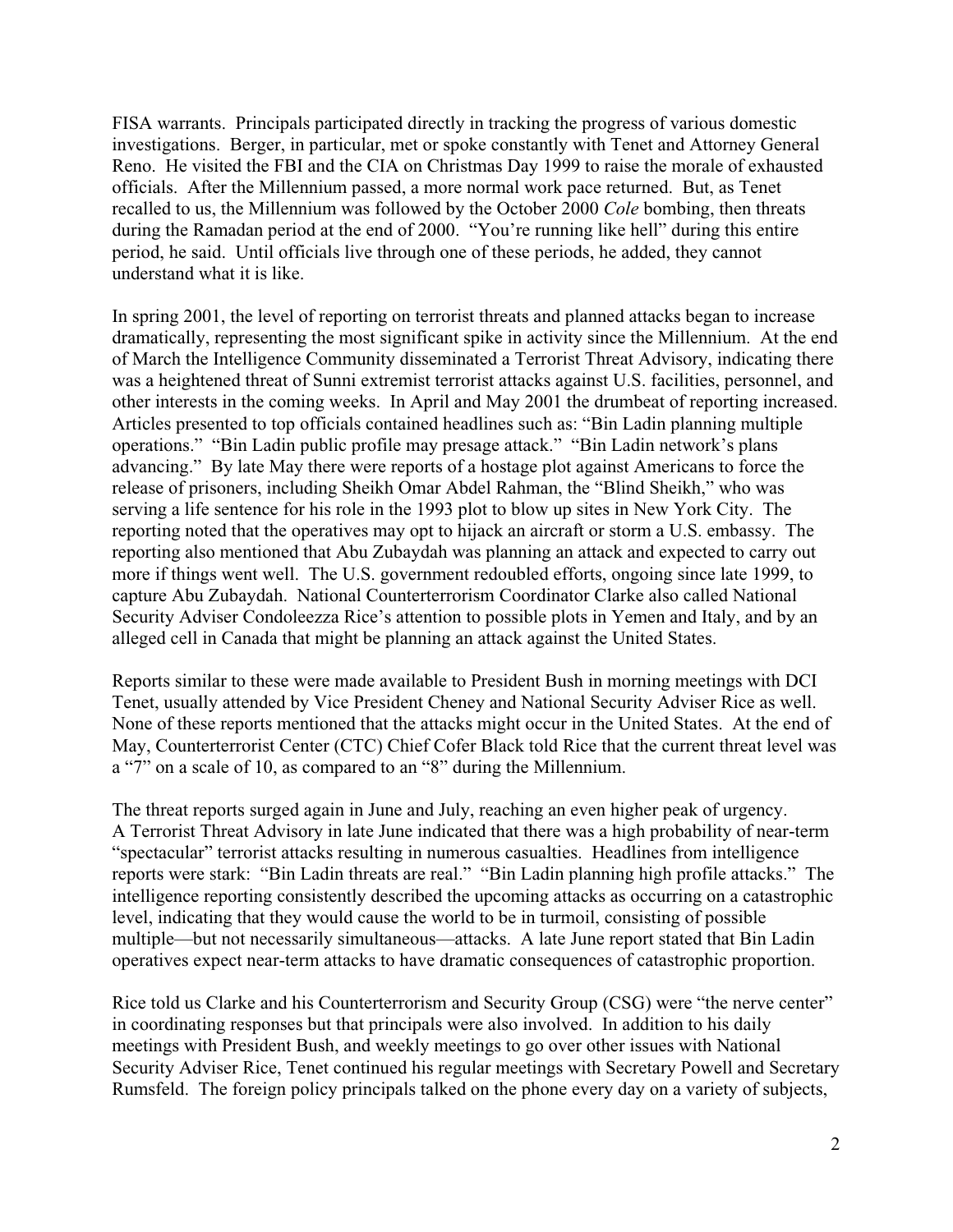including the threat. The summer threats seemed to be focused on Saudi Arabia, Israel, Bahrain, Kuwait, Yemen, and possibly Rome, but the danger could be anywhere—including a possible attack on the G-8 summit in Genoa, where air defense measures were taken. Disruption operations were launched involving twenty countries. Several terrorist operatives were detained by foreign governments, possibly disrupting operations in the Gulf and Italy and perhaps averting attacks against two or three U.S. embassies. U.S. armed forces in at least six countries were placed on higher alert. Units of the Fifth Fleet were redeployed. Embassies were alerted. Vice President Cheney contacted Crown Prince Abdullah to get more Saudi help. DCI Tenet phoned or met with approximately twenty top security officials from other countries. Deputy National Security Adviser Hadley apparently called European counterparts. Clarke worked with senior officials in the Gulf.

At Rice's request, on July 5 the CIA briefed Attorney General John Ashcroft on the al Qaeda threat, warning that a significant terrorist attack was imminent, and a strike could occur at any time. That same day, officials from domestic agencies, including the FAA, met with Clarke to discuss the current threat. Rice worked directly with Tenet on security issues for the G-8 summit. In addition to the individual reports, on July 11 top officials received a summary recapitulating the mass of al Qaeda-related threat reporting on several continents. Tenet told us that in his world "the system was blinking red," and by late July it could not have been any worse. Tenet told us he felt that President Bush and other officials grasped the urgency of what they were being told.

On July 27 Clarke informed Rice and Hadley that the spike in signals intelligence about a nearterm attack had stopped. He urged keeping readiness high during the August vacation period, warning that another report suggested an attack had just been postponed for a few months. On August 3 the Intelligence Community issued a Threat Advisory warning that the threat of impending al Qaeda attacks would likely continue indefinitely. The advisory cited threats in the Arabian Peninsula, Jordan, Israel, and Europe, and suggested that al Qaeda was lying in wait and searching for gaps in security before moving forward with the planned attacks.

During the spring and summer of 2001, President Bush had occasionally asked his briefers whether any of the threats pointed to the United States. Reflecting on these questions, the CIA decided to write a briefing article summarizing its understanding of this danger. The article, which the President received on August 6, is attached to this staff statement.

Despite the large number of threats received, there were no specifics regarding time, place, method, or target. Disruption efforts continued. An al Qaeda associate from North Africa, connected to Abu Zubaydah, was arrested in the United Arab Emirates on August 13. He had apparently been planning an attack against the U.S. Embassy in Paris.

CIA analysts who have recently reviewed the threat surge of the summer of 2001 told us they believe it may have been related to a separate stream of events. These threats may have been referring to the 9/11 attack, the planned assassination of Northern Alliance leader Ahmed Shah Massoud, or other operations.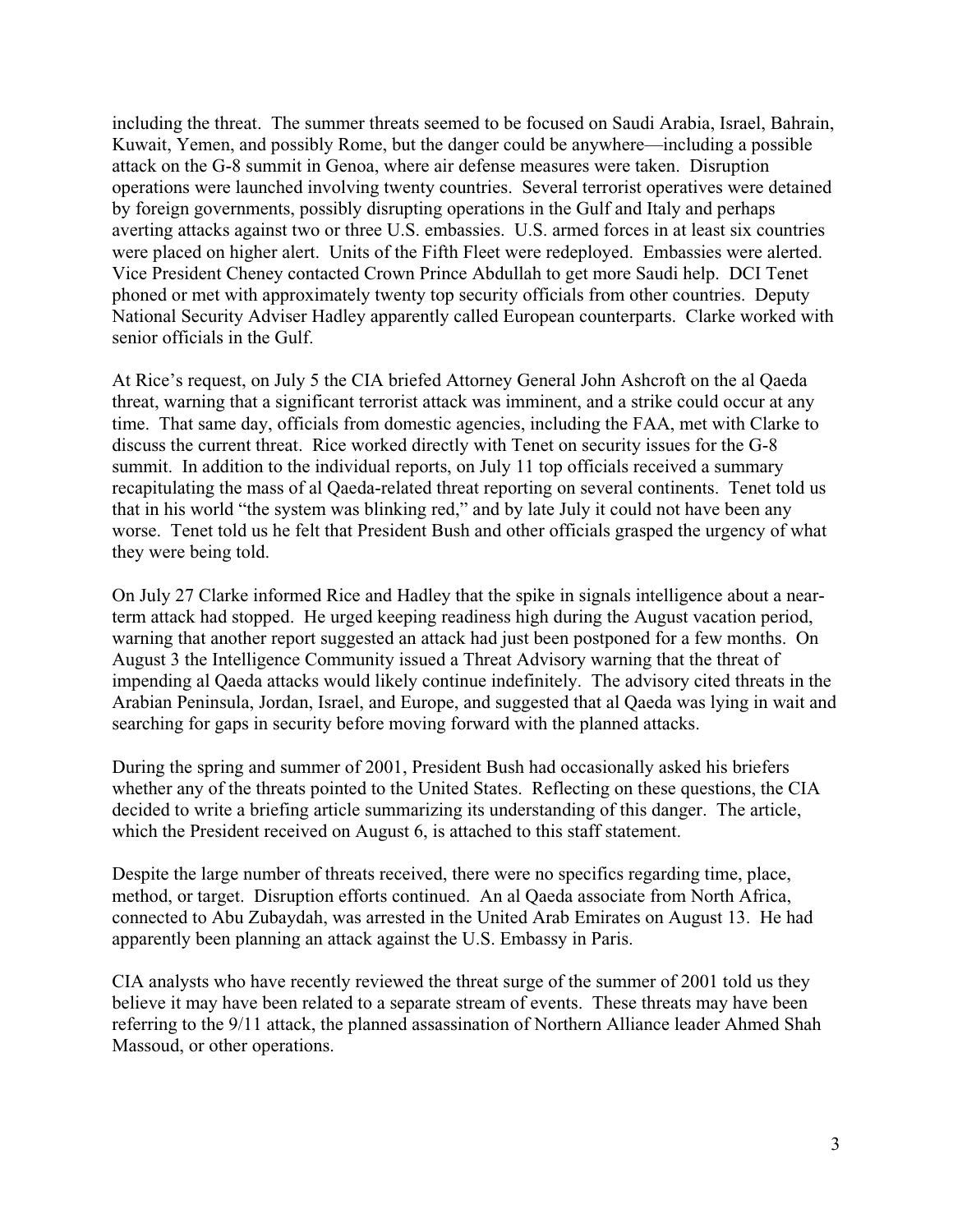In July 2001, the CSG alerted federal law enforcement agencies and asked the FAA to send out security advisories. Beginning on July 27 the FAA issued several security directives to U.S. air carriers prior to September 11. In addition, the FAA issued a number of general warnings about potential threats, primarily overseas, to civil aviation. None of these warnings required the implementation of additional aviation security measures. They urged air carriers to be alert.

Although there was no credible evidence of an attack in the United States, Clarke told us, the CSG arranged for the CIA to brief senior intelligence and security officials from the domestic agencies. The head of counterterrorism at the FBI, Dale Watson, said he had many discussions about possible attacks with Cofer Black at the CIA. They had expected an attack on July 4. Watson said he felt deeply that something was going to happen. But he told us the threat information was "nebulous." He wished he had known more. He wished he had had "500 analysts looking at Usama Bin Ladin threat information instead of two."

Rice and Hadley told us that, before 9/11, they did not feel they had the job of handling domestic security. They felt that Clarke and the CSG were the NSC's bridge between foreign and domestic threats.

In late August, working-level CIA and FBI officials realized that one or more al Qaeda operatives might be in the United States. We have found no evidence that this discovery was ever briefed to the CSG, to principals, or to senior counterterrorism officials at the FBI or the CIA. Nor was the White House told about the arrest of Zacarias Moussaoui.

We investigated awareness of the terrorist threat within the Department of Justice and the FBI during the spring and summer of 2001. Rice told us that she believed the FBI had tasked its 56 U.S. field offices to increase surveillance of suspected terrorists and to reach out to informants who might have information about terrorist plots. An NSC document at the time describes such a tasking having occurred in late June, although it does not indicate whether the tasking was generated by the NSC or the FBI.

At this point we have found the following: On April 13 FBI Headquarters alerted field offices to a heightened threat from al Qaeda against U.S. interests. The communication detailed the threats against U.S. interests abroad, but made no mention of any possible threat inside the United States. The field offices were asked to "task all resources to include electronic databases and human sources for any information pertaining to the current operational activities relating to Sunni extremism."

On July 2 the FBI Counterterrorism Division sent a message to federal agencies and state and local law enforcement agencies that summarized information regarding threats against U.S. interests from Bin Ladin. The message reported that there was an increased volume of threat reporting indicating a potential for attacks against U.S. targets abroad from groups "aligned with or sympathetic to Usama bin Ladin." It further stated, "[t]he FBI has no information indicating a credible threat of terrorist attack in the United States." However, it went on to emphasize that the possibility of attack in the United States could not be discounted. It also noted that the July 4 holiday might heighten the threats. The report asked the recipients to "exercise vigilance" and "report suspicious activities" to the FBI.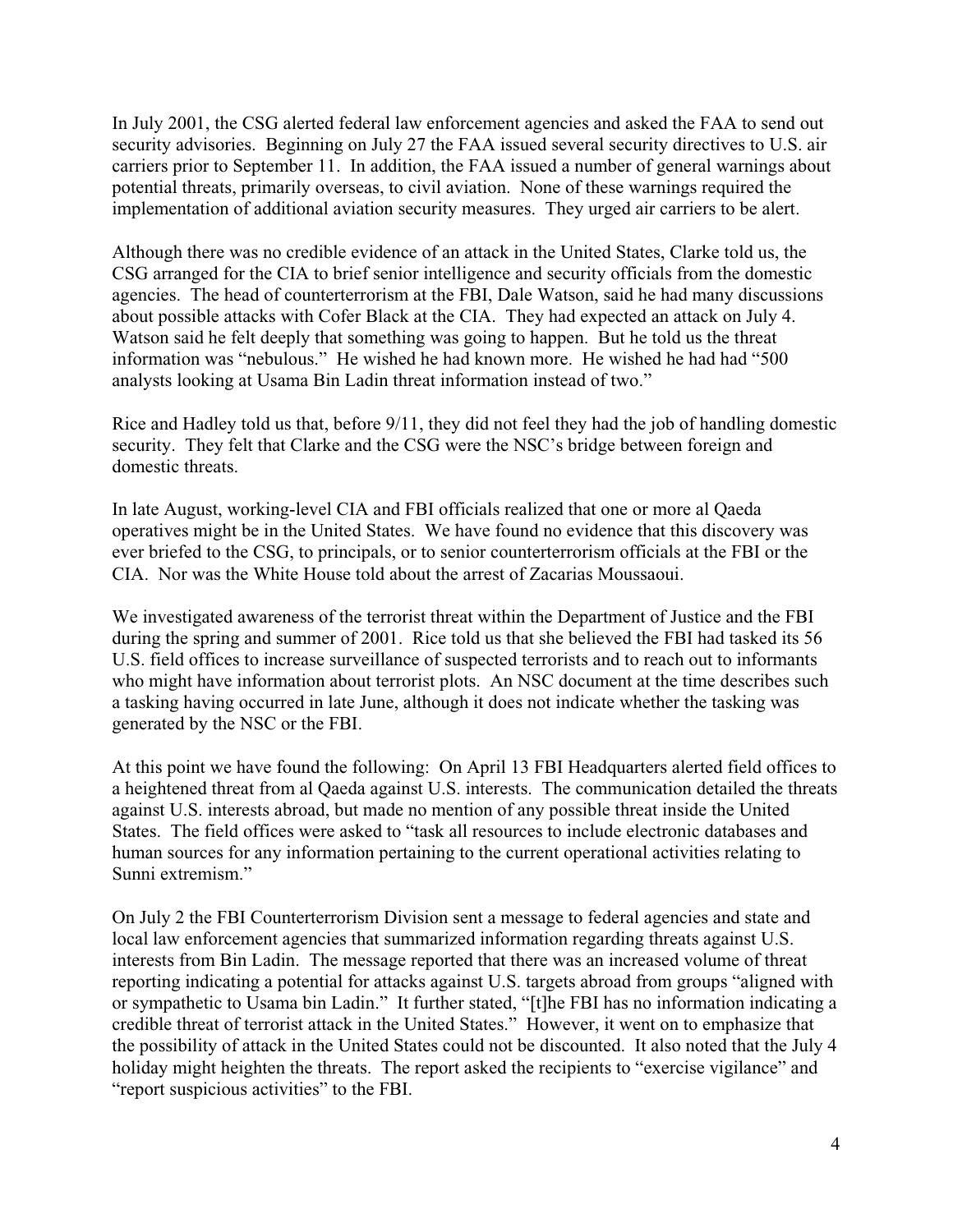Acting FBI Director Thomas Pickard recently told us that during his summer telephone calls with Special Agents in Charge of each FBI field office, he mentioned to each the heightened threat, among other subjects. He also told us that he had a conference call with all Special Agents in Charge on July 19 in which he discussed a variety of subjects. He said one of the items he mentioned was that they needed to have their evidence response teams ready to move at a moment's notice in case they needed to respond to an attack.

We found in our field office visits last fall, however, that a number of FBI personnel—with the exception of those in the New York field office—did not recall a heightened sense of threat from al Qaeda within the United States in summer 2001. For example, an international terrorism squad supervisor in the Washington Field Office told us he was neither aware in summer 2001 of an increased threat, nor did his squad take any special steps or actions. The Special Agent in Charge of the Miami Field Office told us he did not learn of the high level of threat until after September 11.

Pickard said in late June and through July he met with Attorney General Ashcroft once a week. He told us that although he initially briefed the Attorney General regarding these threats, after two such briefings the Attorney General told him he did not want to hear this information anymore. The Justice Department has informed us that Attorney General Ashcroft, his former deputy, and his chief of staff deny that the Attorney General made any such statement to Pickard.

Ashcroft told us that he asked Pickard whether there was intelligence about attacks in the United States. Pickard said he replied that he could not assure Ashcroft that there would be no attacks in the United States, although the reports of threats were related to overseas targets. Aschcroft said he therefore assumed that the FBI was doing what it needed to do. He acknowledged that, in retrospect, this was a dangerous assumption.

Prior to 9/11 neither Ashcroft nor his predecessors received a copy of the President's Daily Brief. After 9/11 Ashcroft began to receive portions of the brief that relate to counterterrorism.

## **Mihdhar and Hazmi Continued**

While top officials in Washington were receiving and reacting to various threat reports, we need to step further down into the bureaucracy to trace a now significant story of how particular al Qaeda associates were addressed by lower-level officials. In Staff Statement No. 2 presented at our January hearing, we discussed the complex story of successes and failures in tracking and identifying hijackers Khalid al Mihdhar, Nawaf al Hazmi, Nawaf's brother Salem al Hazmi, and the *Cole* bomber "Khallad."

Those efforts had trailed off in January 2000. No one at CIA headquarters reacted to the March 2000 cable from Bangkok that someone named Nawaf al Hazmi had traveled to the United States. But there were three episodes in 2001 when the CIA and/or the FBI had apparent opportunities to refocus on the significance of Hazmi and Mihdhar and reinvigorate the search for them. As in the 2000 story, the details are complex.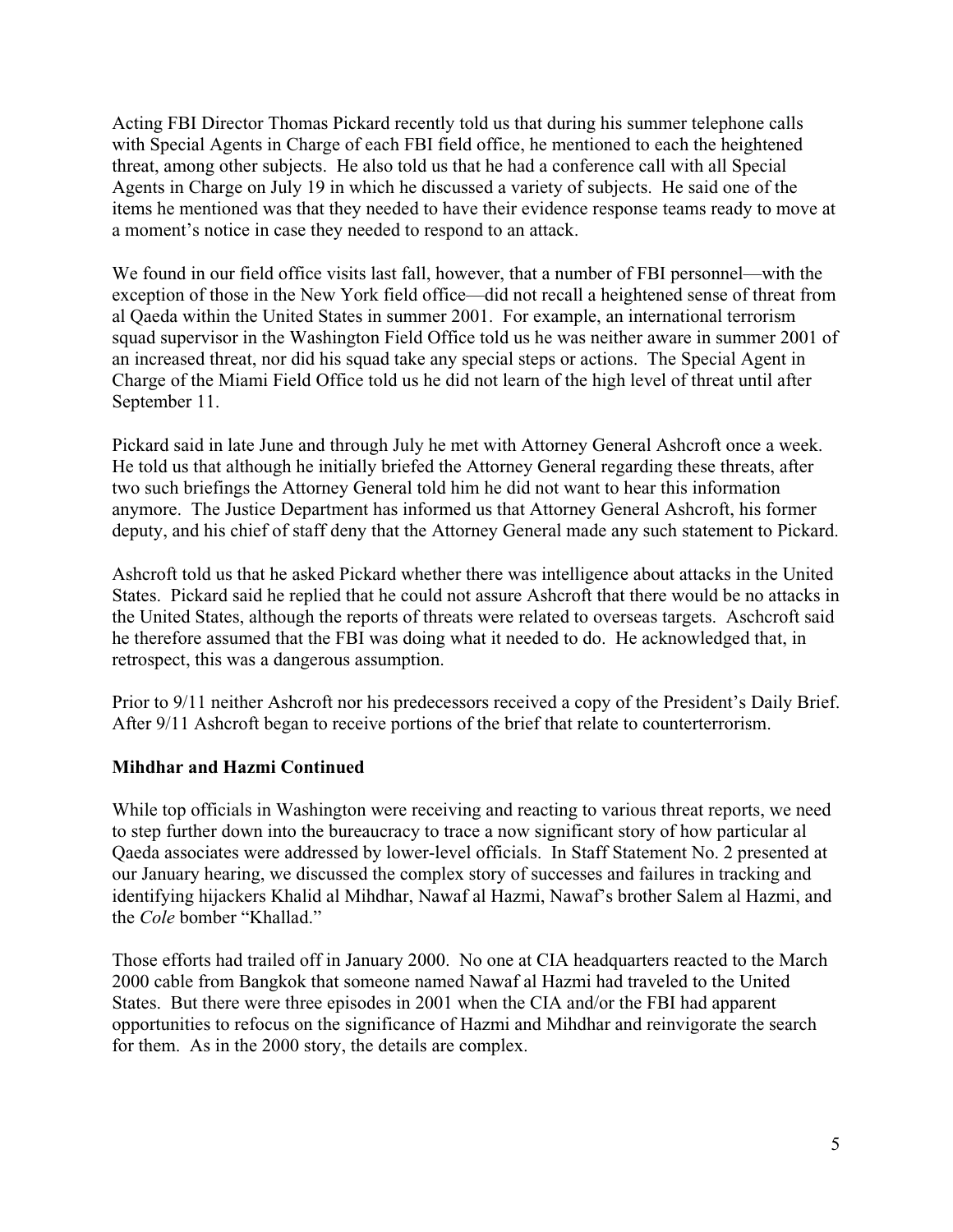#### **January 2001: Identification of Khallad**

Almost one year after the original trail had been lost in Bangkok, the January 2000 rendezvous of suspected terrorists in Kuala Lumpur resurfaced. The FBI and the CIA learned from a conspirator in the *U.S.S. Cole* attack in Yemen that a person he knew as "Khallad" had helped direct the *Cole* bombing. One of the members of the FBI's investigative team in Yemen realized that he had previously heard of Khallad from a joint FBI/CIA source, who had said Khallad was close to Bin Ladin. Khallad was also linked to the East Africa embassy bombings in 1998.

The FBI agent obtained, from a foreign government, a photo of the person believed to have directed the *Cole* bombing. The joint source confirmed that the man in that photograph was the same Khallad he had described.

In December 2000, based on some analysis of information associated with Khalid al Mihdhar, the CIA's Bin Ladin Station speculated that Khallad and Khalid al Mihdhar might be one and the same. So the CIA asked that a Kuala Lumpur surveillance photo of Mihdhar be shown to the joint source who had already identified an official photograph of Khallad.

In early January 2001 two photographs from the Kuala Lumpur meeting were shown to the joint source. One was a known photograph of Mihdhar, the other a photograph of an unknown subject. The joint source did not recognize Mihdhar. But he indicated he was ninety percent certain that the other individual was Khallad.

This meant that Khallad and Mihdhar were two different people. But the fact that both had attended the meeting in Kuala Lumpur also meant that there was a link between Khallad, a suspected leader in the *Cole* bombing, the Kuala Lumpur meeting, and Mihdhar. Despite this new information, we found no effort by the CIA to renew the long-abandoned search for Mihdhar or his travel companions.

In addition, we found that the CIA did not notify the FBI of this identification until late August. DCI Tenet and Cofer Black testified before the Joint Inquiry that the FBI had access to this identification from the beginning. But based on an extensive record, including documents that were not available to CIA personnel who drafted that testimony, we conclude they were in error. The FBI's primary *Cole* investigators had no knowledge of Khallad's possible participation in the Kuala Lumpur meeting until after the September 11 attacks.

This is an example of how day-to-day gaps in information sharing can emerge even in a situation of goodwill on all sides. The information was from a joint FBI/CIA source. The source spoke essentially no English. The FBI person on the scene overseas did not speak the languages the source spoke. Due to travel and security issues, the amount of time spent with the source was necessarily kept short. As a result, the CIA officer usually did not simultaneously translate either the questions or the answers for his accompanying FBI colleague, and friend.

For interviews without such simultaneous translation, the FBI agent on the scene received copies of the reports that the CIA disseminated to other agencies, but he was not given access to the CIA's internal operational traffic that contained more detail. The information regarding the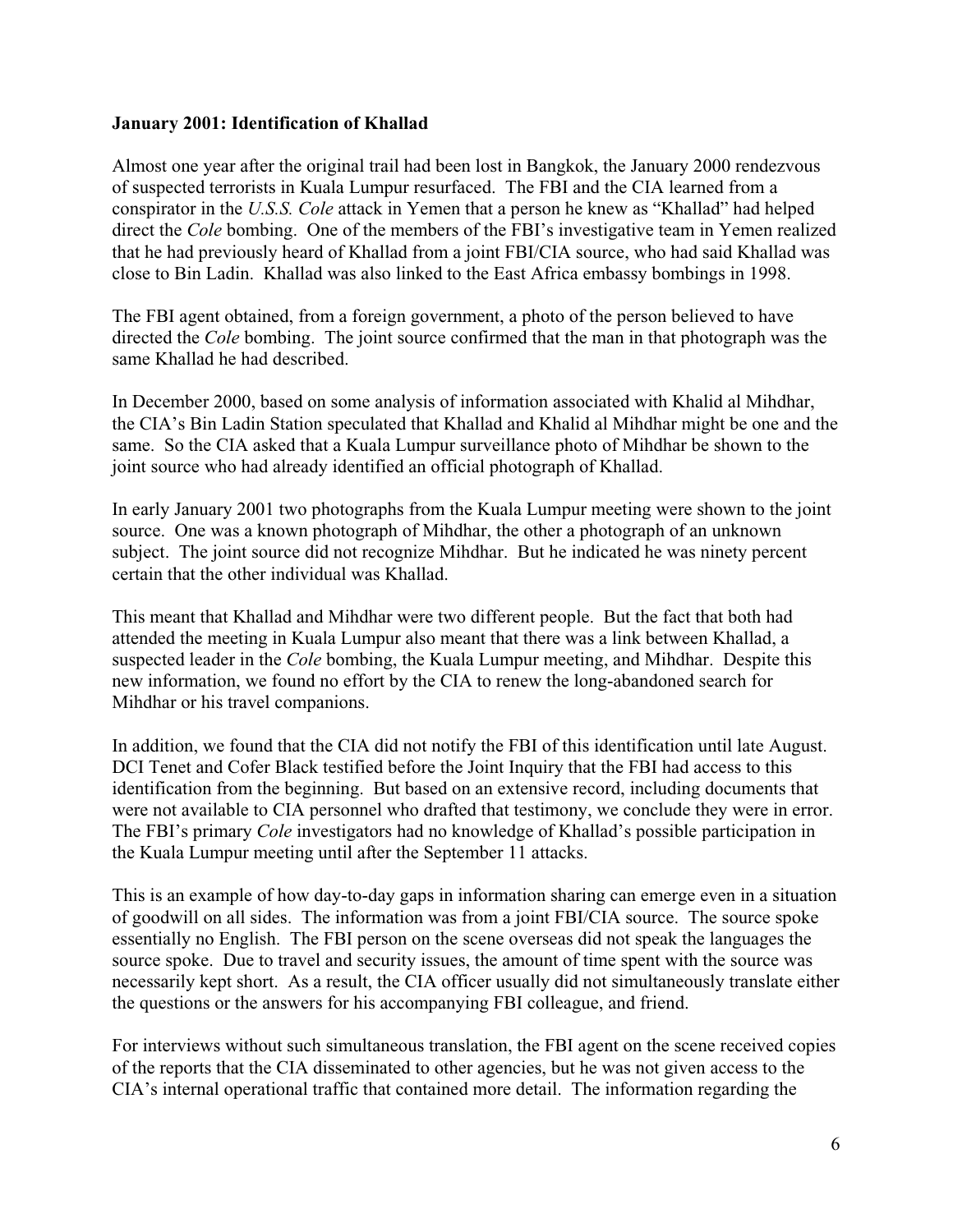January 2001 identification of Khallad was only reported in operational traffic to which the relevant FBI investigators did not have access. The CIA officer does not recall this particular identification and thus cannot say why it was not shared with his FBI colleague. But he may have misunderstood the possible significance of the new identification.

Mihdhar left the United States in June 2000. It is possible that if, in January 2001, agencies had resumed their search for him or placed him on the TIPOFF watchlist, they might have found him before or at the time Mihdhar applied for a new visa in June 2001. Or they might have been alerted to him when he returned to the United States the following month. We cannot know.

## **Spring 2001: Looking again at Kuala Lumpur**

By mid-May 2001, as the threat reports were surging again, a CIA official detailed to the International Terrorism Operations Section at the FBI wondered where the attacks might occur. We will call him John. John recalled the Kuala Lumpur travel of Mihdhar and his associates around the Millennium. He searched the CIA's databases for information regarding the travel. On May 15 he and an official at CIA reexamined many of the old cables from early 2000, including the information that Mihdhar had a U.S. visa, and that Hazmi had come to Los Angeles on January 15, 2000.

The CIA official who reviewed the cables took no action regarding these cables. She cannot recall this work. John, however, began a lengthy exchange with a CIA analyst to figure out what these cables meant. He recognized the relationship to the bombing case, and he was aware that someone had identified Khallad in one of the surveillance photographs from the Malaysia meeting. He concluded that "something bad was definitely up." Despite the U.S. links evident in this traffic, John did not raise that aspect with his FBI counterparts. He was focused on Malaysia.

John's focus on the overseas target area might be understood from his description of the CIA as an agency that tended to play a "zone defense." In contrast, he said, the FBI tends to play "manto-man." Desk officers at the CIA's Bin Ladin Station did not have "cases" in the same sense as an FBI agent who works something beginning to end. Thus, when the trail went cold after the Kuala Lumpur meeting in January 2000, the desk officer moved on to different things. By the time the March 2000 cable arrived with information that one of the travelers had flown to Los Angeles, the case officer was not responsible for following up that information. While several individuals at the Bin Ladin Station opened the cable when it arrived in March 2000, it was no one's concern, and no action was taken. We discussed some of the management issues raised by this in January, in Staff Statement No. 2.

The CIA's zone defense concentrated on "where," not "who." Had its information been shared with the FBI, a combination of the CIA's zone defense and the FBI's man-to-man approach might have been far more productive.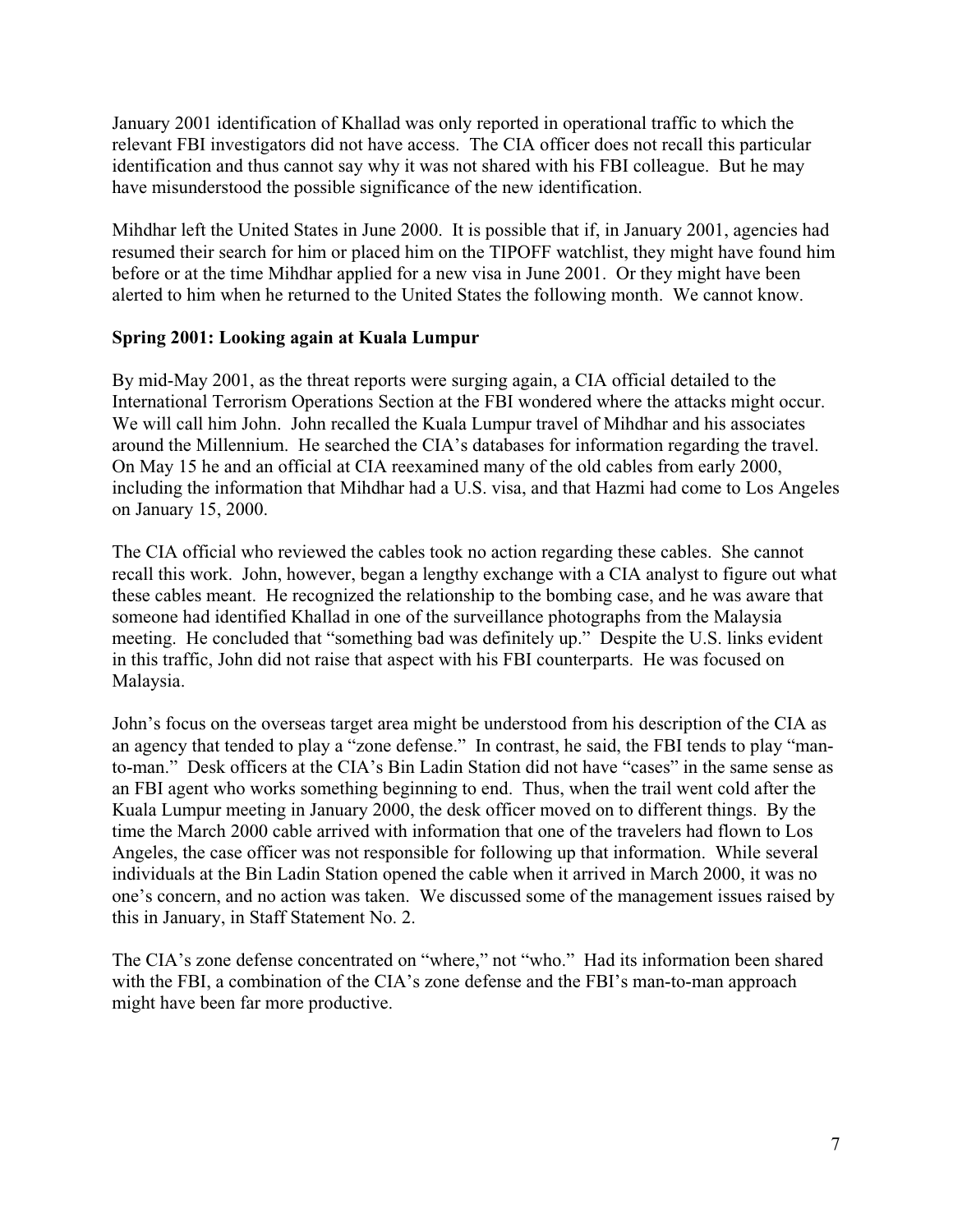#### **August 2001: The Search for Mihdhar and Hazmi Begins and Fails**

During the summer of 2001 John asked an FBI official detailed to the CIA to review all of the Kuala Lumpur materials one more time. We will call her Mary. He asked her to do the research in her free time. She began her work on July 24. That day she found the cable reporting that Mihdhar had a visa to the United States. A week later she found the cable reporting that Mihdhar's visa application—what was later discovered to be his first application—listed New York as his destination. On August 21 she located the March 2000 cable that "noted with interest" that Hazmi had flown to Los Angeles in January 2000. She grasped the significance of this information.

Mary and an FBI analyst working the case, whom we will call Jane, promptly met with an INS representative at FBI Headquarters. On August 22 INS told them that Mihdhar had entered the United States on January 15, 2000, and again on July 4, 2001. Jane and Mary also learned that there was no record that Hazmi had left since January 2000, but they were not certain if he was still here and assumed that he had left with Mihdhar in June 2000. They decided that if Mihdhar was in the United States, he should be found.

They divided up the work. Mary asked the Bin Ladin Station to draft a cable requesting that Mihdhar and Hazmi be put on the TIPOFF watchlist. Jane took responsibility for the search effort inside the United States. As the information indicated that Mihdhar had last arrived in New York and this was determined to be related to the Bin Ladin case in New York, she began drafting a lead for the FBI's New York field office. She called an agent in New York to give him a "heads up" on the matter, but her draft lead was not sent until August 28. Her e-mail told the New York agent that she wanted him to get started on this as soon as possible, but she labeled the lead as "Routine." A "Routine" designation informs the receiving office that it has thirty days to respond to the lead.

The agent who received the lead forwarded it to his squad supervisor. That same day the supervisor forwarded the lead to an intelligence agent to open an intelligence case. He also sent it to the *Cole* case agents and an agent who had spent significant time in Malaysia searching for another Khalid—Khalid Sheikh Mohammad.

The suggested goal of the investigation was to locate Mihdhar, determine his contacts and reasons for being in the United States, and possibly conduct an interview. Before sending the lead, Jane had discussed it with John, the CIA official on detail to the FBI, and with the acting head of the FBI's Bin Ladin Unit. The discussion apparently was limited to whether the search should be classified as an intelligence investigation or as a criminal one, a legally important distinction for reasons we explained earlier today in Staff Statement No. 9. Neither of those individuals apparently disagreed with the analyst's proposed plan. No one apparently felt they needed to inform higher levels of management in either the FBI or CIA about the case.

One of the *Cole* case agents read the lead with interest and contacted Jane to obtain more information. Jane took the position, however, that because the agent was a designated "criminal" agent, the "wall" kept him from participating in any search for Mihdhar. In fact, she felt he had to destroy his copy of the lead because it contained information she believed could not be shared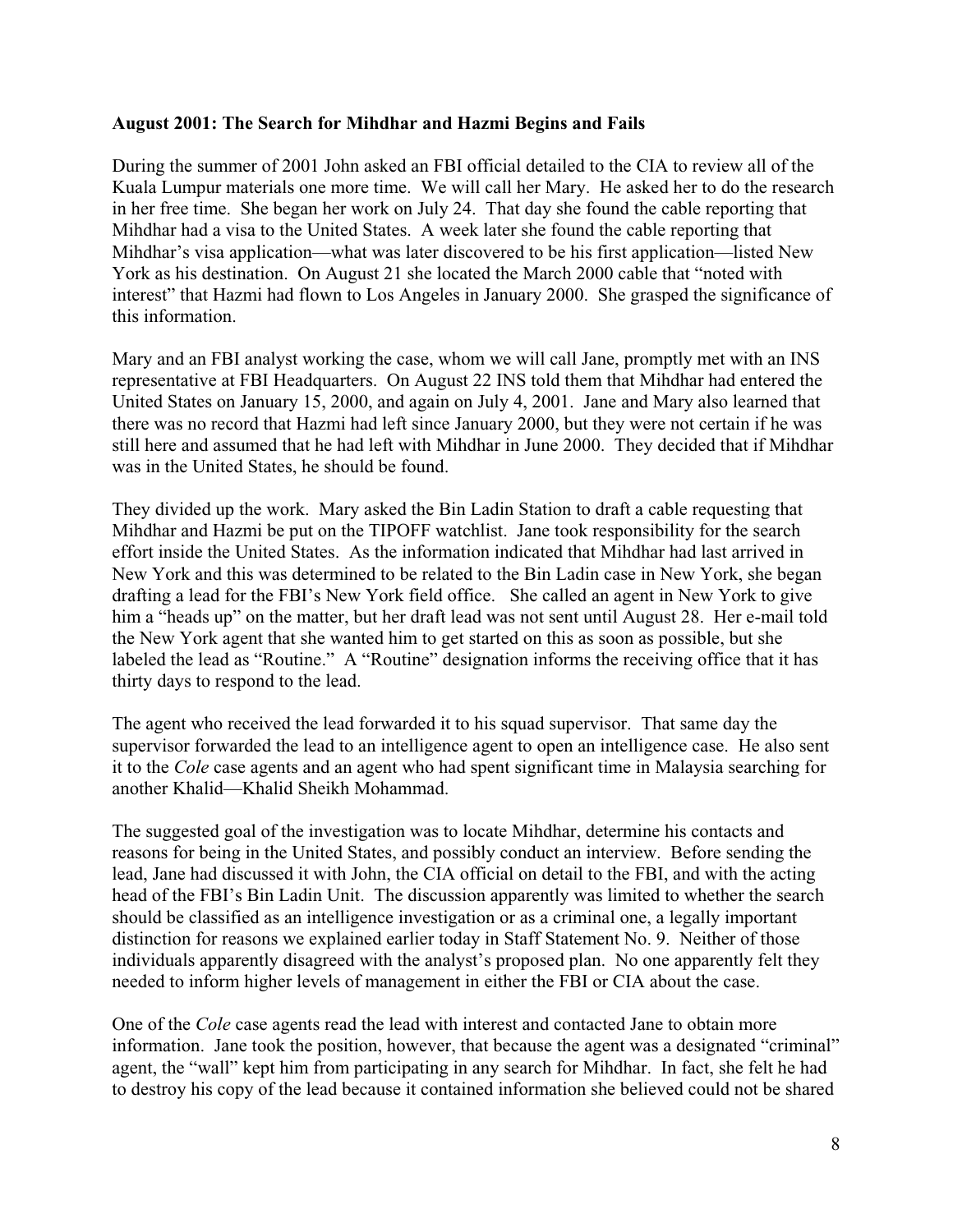with any criminal agents. The Joint Inquiry covered the details of their heated exchanges, and we will not repeat them here. The result was that criminal agents who were knowledgeable about the *Cole* and experienced with criminal investigative techniques, including finding suspects and possible criminal charges, were excluded from the search.

Many witnesses have suggested that even if Mihdhar had been found, there was nothing the agents could have done except follow him onto the planes. We believe this is incorrect. Both Hazmi and Mihdhar could have been held for immigration violations or as material witnesses in the *Cole* bombing case. Investigation or interrogation of these individuals, and their travel and financial activities, also may have yielded evidence of connections to other participants in the 9/11 plot. In any case, the opportunity did not arise.

Notably, the lead did not draw any connections between the threat reporting that had been coming in for months and the presence of two possible al Qaeda operatives in the United States. Moreover, there is no evidence that the issue was substantively discussed at any level above deputy chief of a section within the Counterterrorism Division at FBI headquarters.

The search was assigned to one FBI agent for whom this was his very first counterterrorism lead. By the terms of the lead, he was given 30 days to open an intelligence case and make some unspecified efforts to locate Mihdhar. He started the process a week later. He checked local New York indices for criminal record and driver's license information and checked the hotel listed on Mihdhar's U.S. entry form. On September 11 the agent sent a lead to Los Angeles based on the fact that Mihdhar had initially arrived in Los Angeles in January 2000. Time had run out on the search.

## **The Phoenix Memo**

The Phoenix Memo was investigated at length by the Joint Inquiry. We will recap it briefly here. In July 2001, an FBI agent in the Phoenix field office sent a memo to FBI headquarters and to two agents on international terrorism squads in the New York field office advising of the "possibility of a coordinated effort by Usama Bin Ladin" to send students to the United States to attend civil aviation schools. The agent based his theory on the "inordinate number of individuals of investigative interest" attending such schools in Arizona.

The agent made four recommendations to FBI headquarters: to compile a list of civil aviation schools, to establish liaison with those schools, to discuss his theories about Bin Ladin with the Intelligence Community, and to seek authority to obtain visa information on persons applying to flight schools. His recommendations were not acted upon prior to September 11. His memo was forwarded to one field office. Managers of the Usama Bin Ladin unit and the Radical Fundamentalist unit at FBI headquarters were addressees, but did not even see the memo until after September 11. No managers at headquarters saw the memo before September 11. The New York field office took no action. It was not shared outside the FBI.

As its author told us, the Phoenix Memo was not an alert about suicide pilots. His worry was more about a Pan Am 103 scenario in which explosives were placed on an aircraft. The memo's references to aviation training were broad, including electronics and aircraft maintenance.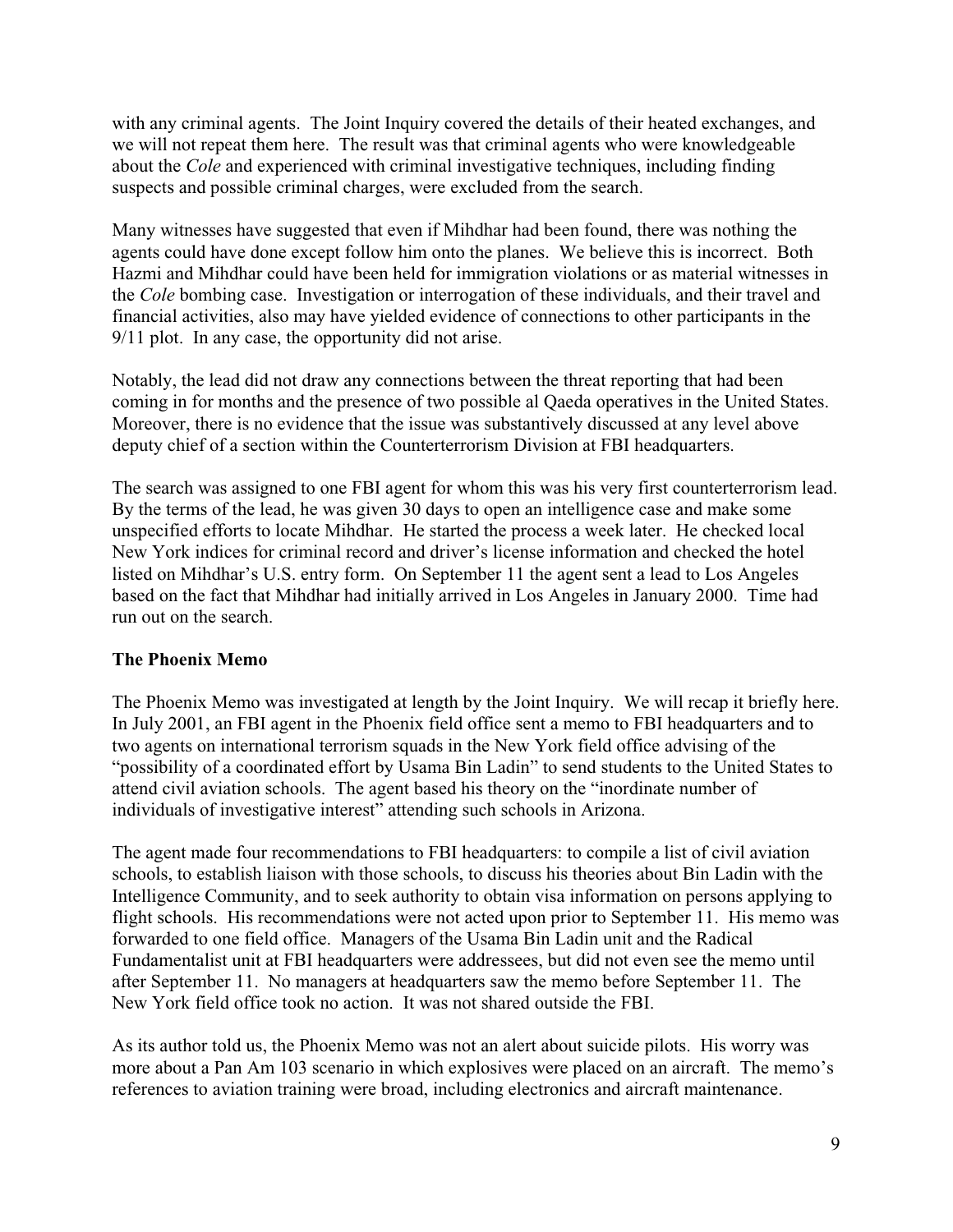### **Moussaoui**

On August 15, 2001, the Minneapolis FBI field office initiated an intelligence investigation on Zacarias Moussaoui. He had entered the country on February 23, 2001, and began flight lessons at Airman Flight School in Oklahoma City. He began flight training at the Pan American flight training school in Minneapolis on August 13. Moussaoui had none of the usual qualifications for flight training on Pan Am's Boeing 747 flight simulators. Contrary to popular belief, Moussaoui did not say he was not interested in learning how to take off or land. Instead, he stood out because, with little knowledge of flying, he wanted to learn how to take off and land a Boeing 747.

The FBI agent who handled the case in conjunction with the INS representative on the Minneapolis Joint Terrorism Task Force suspected Moussaoui of wanting to hijack planes. Because Moussaoui was a French national who had overstayed his visa, he was detained by the INS.

The FBI agent sent a summary of his investigation to FBI headquarters on August 18. In his message he requested assistance from the FBI field office in Oklahoma City and from the FBI legal attache in Paris. Each of these offices responded quickly. By August 24 the Minneapolis agent had also contacted a FBI detailee and a CIA analyst at the Counterterrorist Center about the case. DCI Tenet was briefed about the Moussaoui case. He told us that no connection to al Qaeda was apparent to him before 9/11.

Moussaoui had lived in London, so the Minneapolis agent also requested assistance from the legal attache in London. The legal attache promptly prepared a written request of the British government for information concerning Moussaoui and hand-delivered the request on August 21. He informed the British of developments in the case on September 4. The case, though handled expeditiously at the American end, was not handled by the British as a priority amid a large number of other terrorist-related inquiries. On September 11, after the attacks, the legal attache renewed his request for information.

After 9/11 the British government, in response to U.S. requests, supplied some basic biographical information about Moussaoui. The British government has informed us that it also tasked intelligence collection facilities for information potentially relating to Moussaoui. On September 13, the British received new, sensitive intelligence that Moussaoui had attended an al Qaeda training camp in Afghanistan. It passed this intelligence the same day to the United States.

Had this information been available in late August 2001, the Moussaoui case would almost certainly have received intense and much higher-level attention. Prior to 9/11, there was a continuing dispute between FBI agents in Minneapolis and supervisors at headquarters about whether evidence had been sufficient to seek a FISA warrant to search Moussaoui's computer hard drive and belongings. After 9/11, the FBI learned that Millennium terrorist Ressam, who was cooperating with investigators, could have recognized Moussaoui from the Afghan camps. Either the British information or the Ressam identification would have broken the logjam. A maximum U.S. effort to investigate Moussaoui could conceivably have unearthed his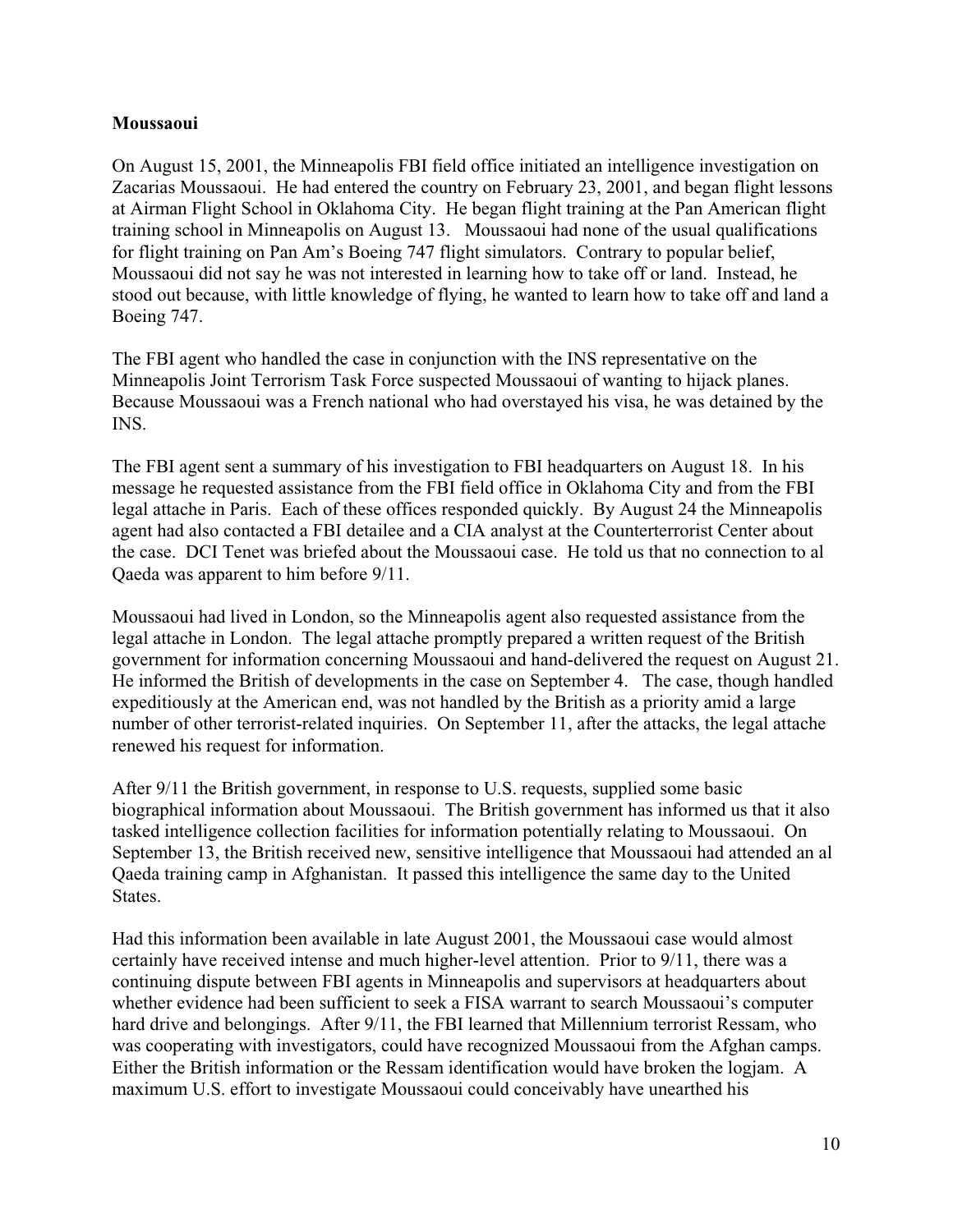connections to the Hamburg cell, though this might have required an extensive effort, with help from foreign governments. The publicity about the threat also might have disrupted the plot. But this would have been a race against time.

## **Information Issues**

We have identified several major issues that had a detrimental impact on the information flow between the agencies that caused the missed opportunities described above.

- There were organizational restrictions on information sharing. We heard numerous complaints regarding the lack of authorization to share information. This lack of authorization was not limited to low-level employees. Tom Pickard, who was acting director of the FBI in the summer of 2001, told us Dale Watson briefed him that the CIA was taking a second look at the Kuala Lumpur meeting. Pickard thought that concern about the meeting was driving the higher threat levels that summer. Pickard said that Watson told him this information was "close hold." Pickard said he understood this to mean that he had no authority to brief the Attorney General about the meeting.
- -- There were misunderstandings regarding responsibility for information sharing. The CIA has repeatedly argued that it did not withhold information from the FBI because it gave FBI detailees access to critical databases. The CIA believed the detailees were responsible for identifying and communicating information of interest to the FBI. The FBI did not understand this to be the case. There were no memoranda of understanding regarding the roles of detailees and no management direction overseeing them. The individuals who filled the roles did not view their primary roles to be information sharers. The problems of information flow also worked in reverse. The CIA complained its detailees did not get meaningful access to FBI's automated case system.
- -- There were different views on classification levels for identical information. We found that the CIA classified identical information at a significantly higher level than the FBI. This precluded important information from being available on the FBI agents' computers.
- We found there was an underlying concern by the CIA that information it shared with the FBI might be disclosed in the course of the discovery process or at trial.
- -- There were significant problems sharing information within the FBI, including the "wall" between criminal and intelligence investigations. We discussed this issue in this morning's staff statement.

#### **Immediate Response to 9/11**

We conclude our statement with preliminary findings to date on two post-9/11 events: the flights of Saudi nationals departing the United States, and preventive detentions and other immigration law enforcement initiatives.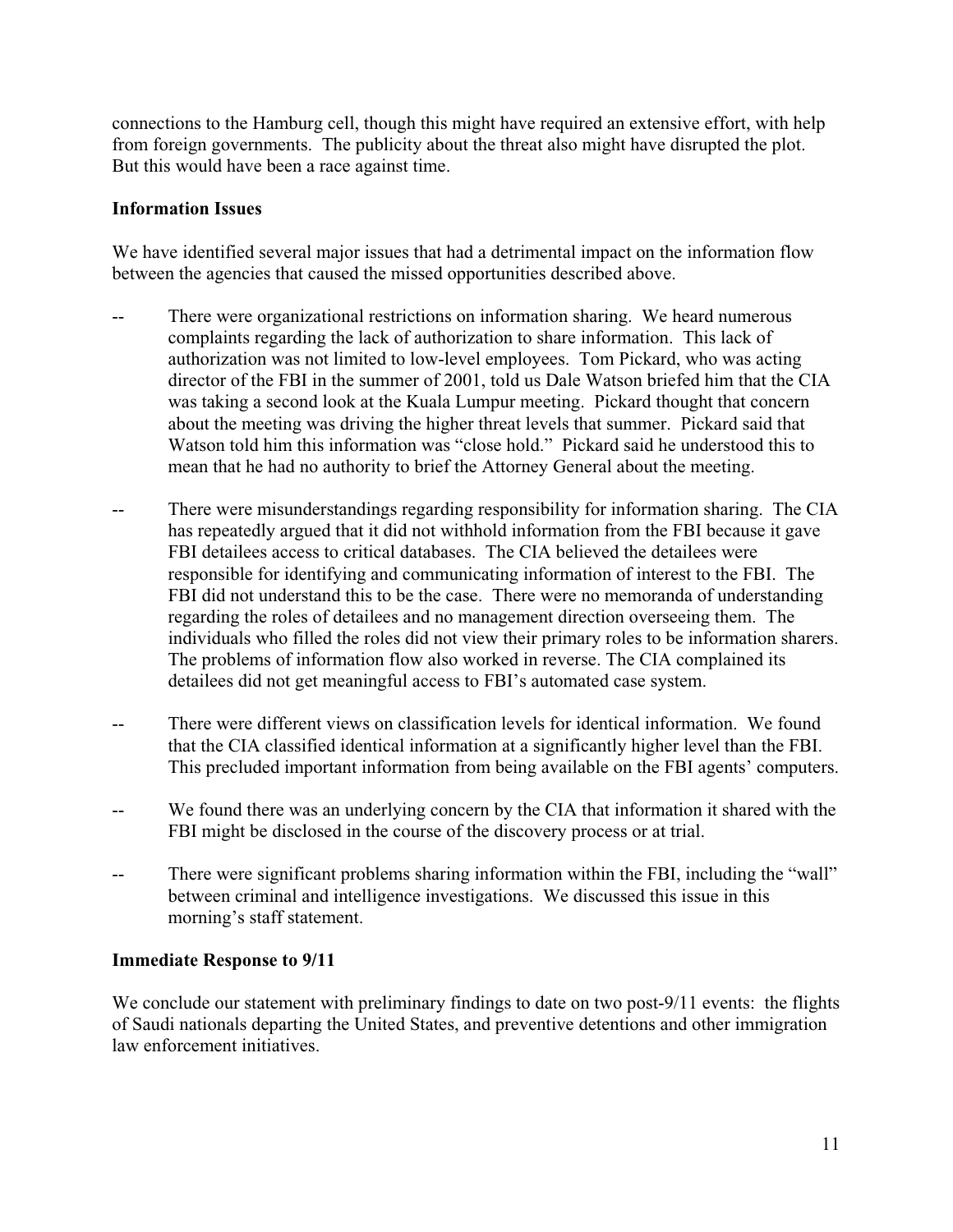## *The Saudi Flights*

National air space was closed on September 11. Fearing reprisals against Saudi nationals, the Saudi government asked for help in getting some of its citizens out of the country. We have not yet identified who they contacted for help. But we have found that the request came to the attention of Richard Clarke and that each of the flights we have studied was investigated by the FBI and dealt with in a professional manner prior to its departure.

No commercial planes, including chartered flights, were permitted to fly into, out of, or within the United States until September 13, 2001. After the airspace reopened, six chartered flights with 142 people, mostly Saudi Arabian nationals, departed from the United States between September 14 and 24. One flight, the so-called Bin Ladin flight, departed the United States on September 20 with 26 passengers, most of them relatives of Usama Bin Ladin. We have found no credible evidence that any chartered flights of Saudi Arabian nationals departed the United States before the reopening of national airspace.

The Saudi flights were screened by law enforcement officials, primarily the FBI, to ensure that people on these flights did not pose a threat to national security, and that nobody of interest to the FBI with regard to the 9/11 investigation was allowed to leave the country. Thirty of the 142 people on these flights were interviewed by the FBI, including 22 of the 26 people (23 passengers and 3 private security guards) on the Bin Ladin flight. Many were asked detailed questions. None of the passengers stated that they had any recent contact with Usama Bin Ladin or knew anything about terrorist activity.

The FBI checked a variety of databases for information on the Bin Ladin flight passengers and searched the aircraft. It is unclear whether the TIPOFF terrorist watchlist was checked. At our request, the Terrorist Screening Center has rechecked the names of individuals on the flight manifests of these six Saudi flights against the current TIPOFF watchlist. There are no matches.

The FBI has concluded that nobody was allowed to depart on these six flights who the FBI wanted to interview in connection with the 9/11 attacks, or who the FBI later concluded had any involvement in those attacks. To date, we have uncovered no evidence to contradict this conclusion.

## *Immigration Law Enforcement Initiatives*

Beginning on September 11, 2001, Attorney General Ashcroft, with the FBI and, at times, with other cabinet departments, initiated a series of immigration-related programs to disrupt terrorist activities in the United States. We report preliminarily on four of them. We will report later on two other important initiatives—the voluntary interview program and the special registration program.

The "Special Interest" Detainees. Beginning on September 11, 2001, INS agents working in cooperation with the FBI began arresting individuals for immigration violations based on leads in the PENTTBOM case. Eventually, 768 so-called "special interest" aliens were detained. Attorney General Ashcroft told us that he saw his job in directing this effort as "risk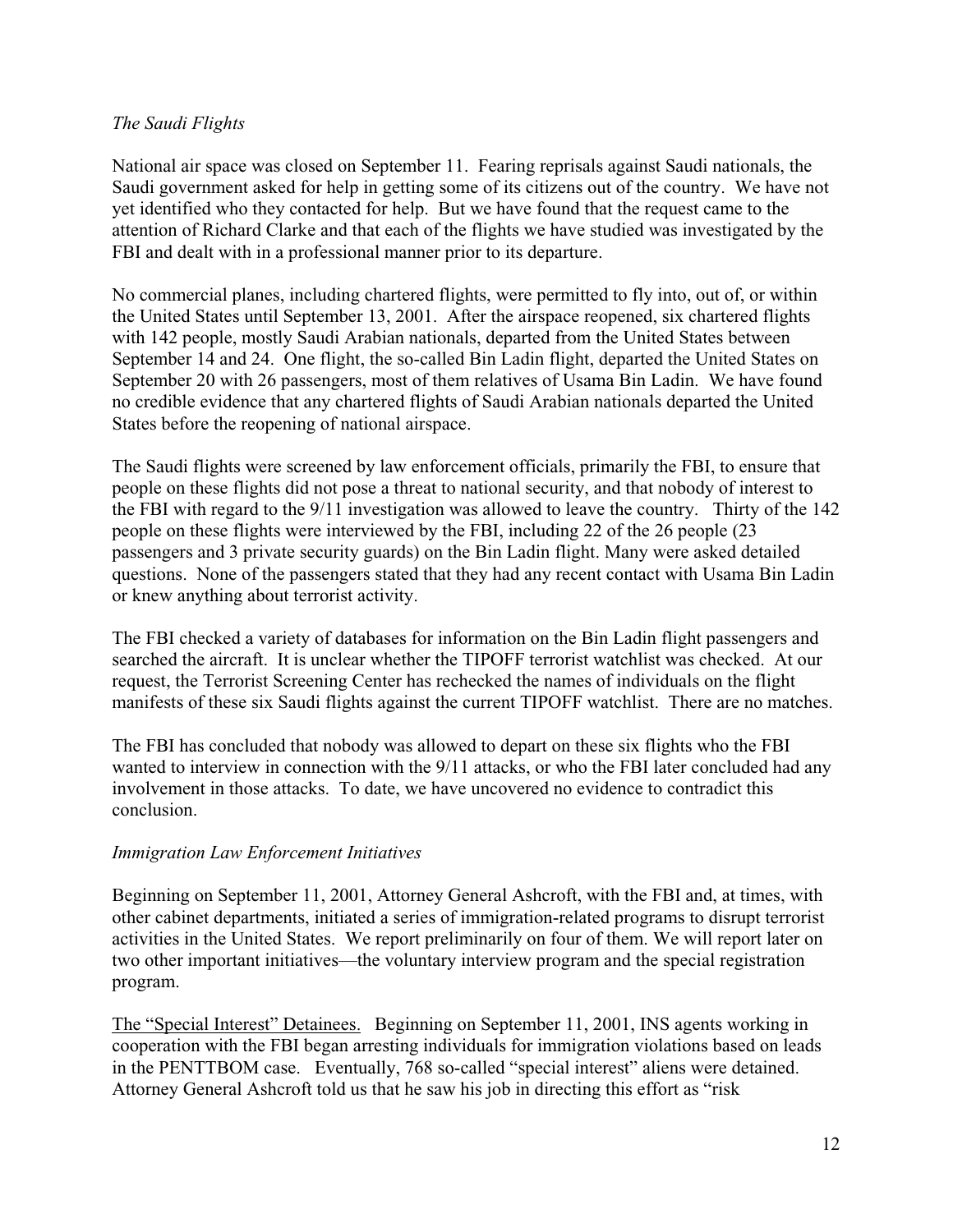minimization," both to find out who committed the attacks and to prevent a subsequent attack. His policy was that no "special interest" alien should be granted bond. Rather, they should be held until they were "cleared" of terrorist connections by the FBI and other agencies. Ashcroft also ordered all "special interest" immigration hearings closed to the public and press. INS attorneys charged with prosecuting the immigration violations had difficulty getting information about the detainees, and their terrorist connections, from the FBI. The "clearance" process approved by the Justice Department was involved and time consuming, lasting on average 80 days. We continue to investigate what counterterrorism benefits and costs were associated with these detentions.

Twenty-Day Hold. After September 11, the Department of Justice pressed the State Department to reduce the number of visas issued to individuals from countries with significant Muslim populations. Justice Department proposals included stopping the issuance of all visas, suspending visa issuance entirely to nationals of selected countries, and requiring that the FBI and CIA check each applicant from certain countries before a visa is issued. Effective November 14, 2001, the State Department issued a blanket 20-day hold before any visa could be issued to males 16 to 45 years old from 26 countries in the Middle East and North Africa, plus Bangladesh, Malaysia and Indonesia. This program was discontinued in October 2002. Records we have reviewed suggest it yielded no useful anti-terrorist information and led to no visa denials.

The Visas Condor Program was initiated on January 26, 2002. It mandated additional screening by the FBI and other agencies for certain visa applicants from 26 predominantly Muslim countries. However, neither the FBI nor the CIA was able to process these visa applicants in a timely fashion because of their other burgeoning responsibilities after the September 11 attacks. In July 2002, the FBI acknowledged it could not meet the agreed upon 30-day target for name checks, and the State Department agreed to place these visa applicants on indefinite hold until the FBI responded. In September 2002 the CIA withdrew from the program because it had uncovered no significant information from these visa applicants. The CIA was already placing all important information into the TIPOFF terrorist watchlist, used by the State Department to screen these same applicants at the outset. Approximately 130,000 name checks have been completed. At present, there are nearly 1,700 checks that have been pending for more than 30 days, almost 1,100 for more than four months. No terrorists have been uncovered by the Visas Condor program.

Absconder Apprehension Initiative. Absconders are non-citizens who fail to depart the United States after receiving a final order of deportation from an Immigration Judge. After September 11, INS Commissioner Ziglar proposed the inclusion of the names of 314,000 absconders in the National Crime Information Center database. Attorney General Ashcroft decided to start a program called the Absconder Apprehension Initiative targeting a smaller number of citizens from countries where there has been al Qaeda terrorist presence or activity, to locate and remove them. The INS mounted a nationwide search for over 5,000 non-citizens under this program. By early 2003, 1,139 had been apprehended, of whom 803 had been deported, 224 were in custody awaiting deportation, and U.S. Attorneys were criminally prosecuting 45. So far, we have not learned that any of the absconders were deported under a terrorism statute, prosecuted for terrorist related crimes, or linked in any way to terrorism. Our investigation continues.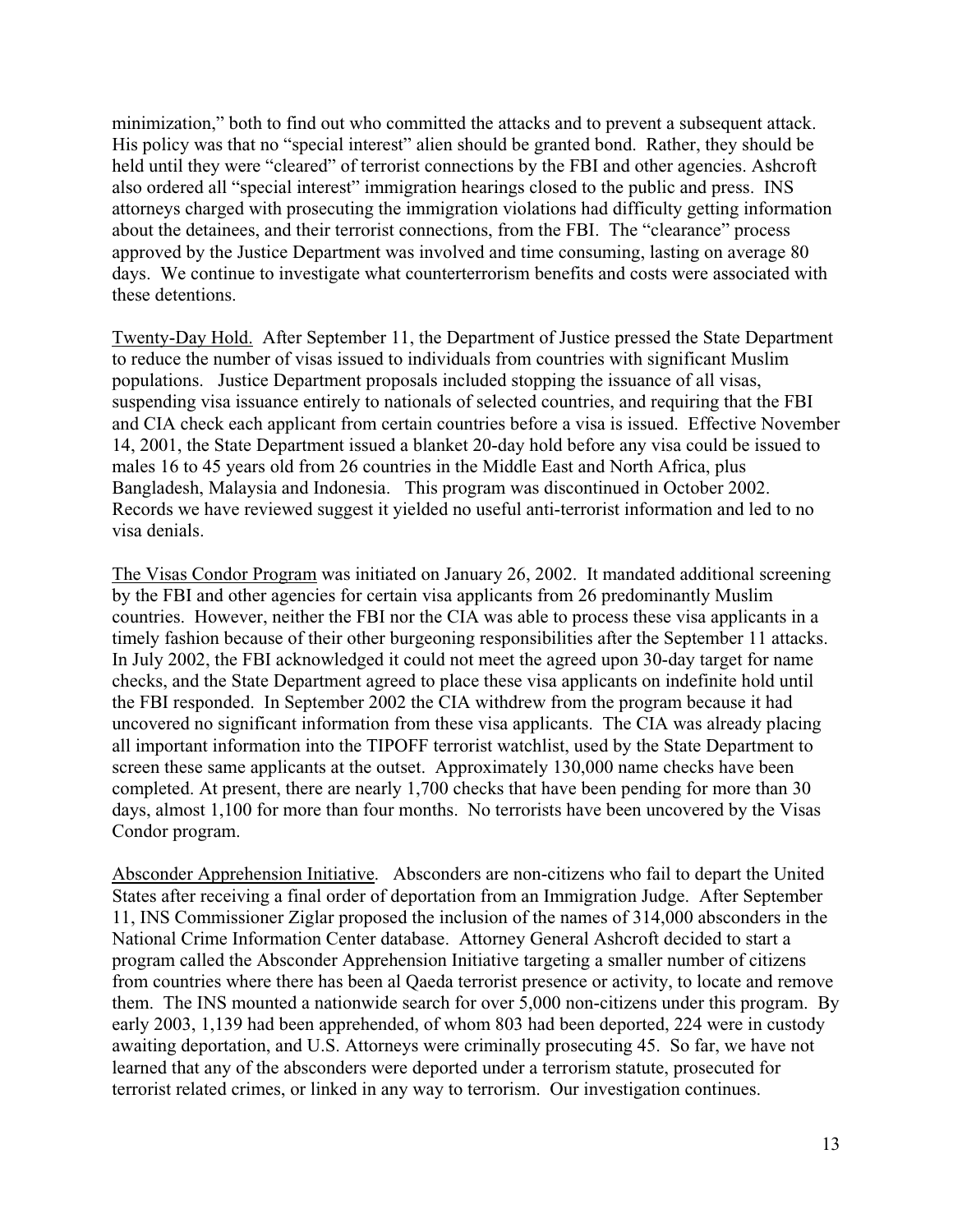# Bin Ladin Determined To Strike in US



Clandestine, foreign government, and media reports indicate Bin Ladin since 1997 has wanted to conduct terrorist attacks in the US. Bin Ladin implied in US television interviews in 1997 and 1998 that his followers would follow the example of World Trade Center bomber Ramzi Yousef and "bring the fighting to America."

After US missile strikes on his base in Afghanistan in 1998, Bin Ladin told followers he wanted to retaliate in Washington, according to  $a \bullet$ service.

An Egyptian Islamic Jihad (EIJ) operative told an at the same time that Bin Ladin was planning to exploit the operative's access to the US to mount a terrorist strike.

The millennium plotting in Canada in 1999 may have been part of Bin Ladin's first serious attempt to implement a terrorist strike in the US. Convicted plotter Ahmed Ressam has told the FBI that he conceived the idea to attack Los Angeles International Airport himself, but that Bin Ladin lieutenant Abu Zubaydah encouraged him and helped facilitate the operation. Ressam also said that in 1998 Abu Zubaydah was planning his own US attack.

Ressam says Bin Ladin was aware of the Los Angeles operation.

Although Bin Ladin has not succeeded, his attacks against the US Embassies in Kenya and Tanzania in 1998 demonstrate that he prepares operations years in advance and is not deterred by setbacks. Bin Ladin associates surveilled our Embassies in Nairobi and Dar es Salaam as early as 1993, and some members of the Nairobi cell planning the bombings were arrested and deported in 1997.

AI-Qa'ida members-including some who are US citizens-have resided in or traveled to the US for years, and the group apparently maintains a support structure that could aid attacks. Two al-Qa'ida members found quilty in the conspiracy to bomb our Embassies in East Africa were US citizens, and a senior EIJ member lived in California in the mid-1990s.

A clandestine source said in 1998 that a Bin Ladin cell in New York was recruiting Muslim-American youth for attacks.

We have not been able to corroborate some of the more sensational threat reporting, such as that from a **summary of the service** in 1998 saying that Bin Ladin wanted to hijack a US aircraft to gain the release of "Blind Shaykh" 'Umar 'Abd al-Rahman and other US-held extremists.

continued

For the President Only 6 August 2001

Declassified and Approved for Release, 10 April 2004